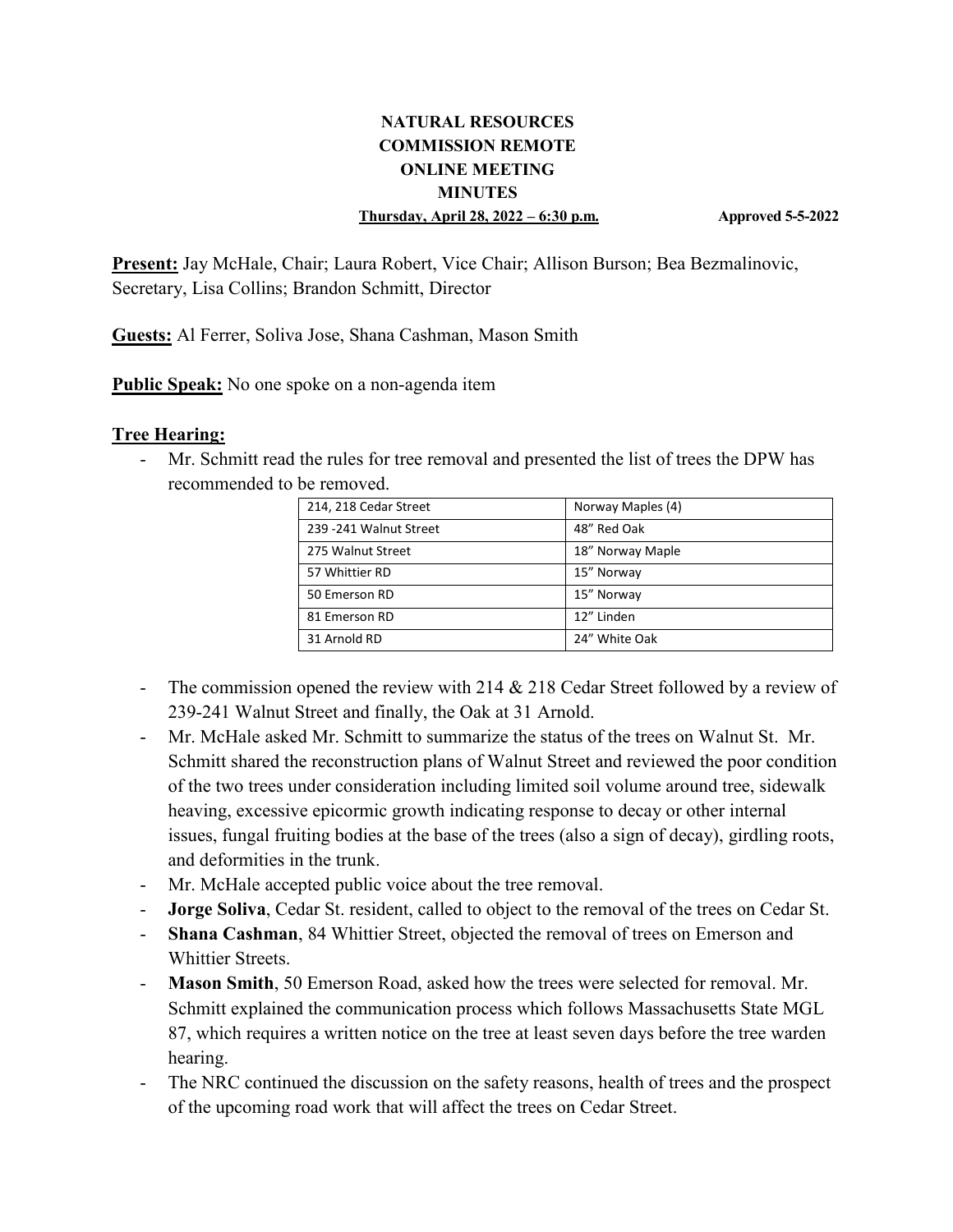- *After a motion was made and seconded, the board voted unanimously to approve the removal of a 18" Norway at 239-241 Walnut and 48" Red Oak at 275 Walnut.* As there was written objection received prior to the meeting, the Select Board will also need to approve the removals.

### **Liaison Reports:**

### **Grass Lawn Equipment**

- Mr. McHale opened up with an update on the DPW's ongoing conversion of landscaping equipment from gas to electric. He reviewed the DPW's experience with electric equipment and indicated their satisfaction with electric mowers. Mr. McHale met with representatives from the DPW and Sustainable Wellesley to discuss efforts to encourage residents to reduce use of gas-powered lawn equipment. In April 2022, the Municipal Light Board received recommendations on its rebate program which includes a recommendation for a new rebate related to the conversation of gas to electric equipment. MLP will be offering a rebate is \$75 for mower conversion, \$25 for smaller equipment including hedge and string trimmers, leaf blower, and chain saw.

### **Mayor Monarch Pledge**

- Ms. Bezmalinovic reviewed the [Mayors Monarch Pledge](https://www.nwf.org/MayorsMonarchPledge/About) sponsored by the National Wildlife Federation. The pledge asks that participants take steps to create habitat to protect the Monarch and educate residents about the importance of the monarch butterfly.
- **Pollinator Kits & No Mow May -** Ms. Bezmalinovic shared two updates: 1. NRC is working with [Sustainable Wellesley](http://sustainablewellesley.com/) to host a [Pollinator Kit sale,](https://www.sustainablewellesley.com/plantsale.html) which will include milkweed. 2. The DPW is in support of a "No Mow May'' experiment. There will be a no-mow and mowed zones at Simons Park and residents are encouraged to use the INaturalist App to take photos and post and share where they see pollinators at mowed or no mowed side.
- **Mobility Committee –** Ms. Burson said Sustainable Mobility Plan is complete and will go to the Select Board and one other committee for approval before it is released to the public. The new Sustainable Mobility Plan presents a holistic view of mobility including a range of modalities (walking, biking, shared rides, etc).
- **Trails Committee –** Ms. Robert announced the first Spring Walk is Saturday, April 30, 2022 at Caroline Brook Path at Maugus Ave. Other upcoming walks are [listed online.](https://wellesleyma.gov/419/Guided-Walks-Events) The Trails Committee is looking for a Scout Group to build a bog bridge at Boulder Brook.

#### **Climate Emergency**

- No Comments

# **Directors Report**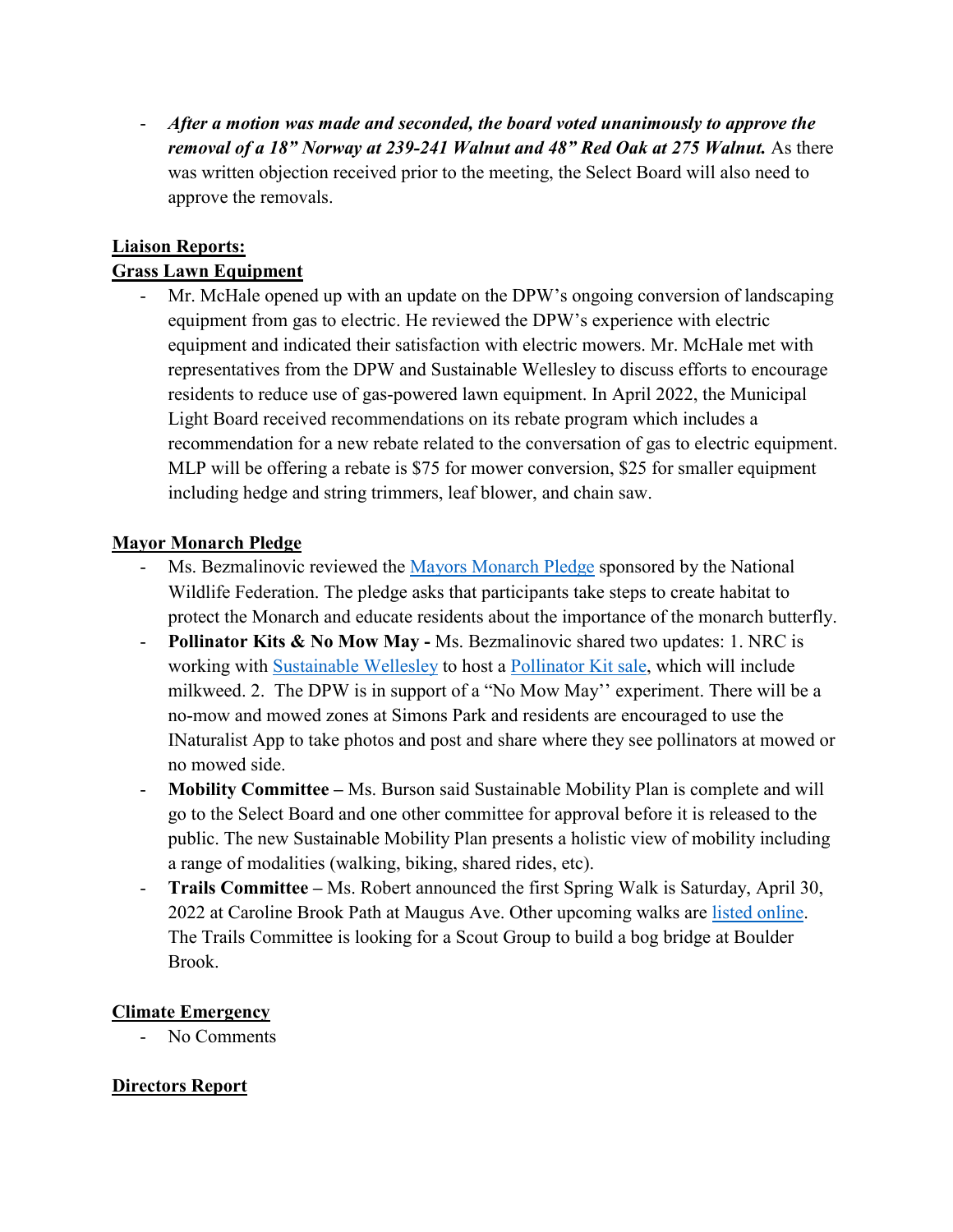- Mr. Schmitt updated the committee on the **Tree Canopy Assessment Software**. Mr. Schmitt asked for support on purchasing a three-year license on the software. Ms. Burson thanked Ms. Bezmalinovic and Mr. Schmitt for the work done and made a motion to approve the \$12,000 for the purchase of PlanIT Geo Tree Canopy software. Ms. Bezmalinovic seconded the motion and it was approved 5-0.
- Mr. Schmitt mentioned that the **Tree Planting Program** has started. Over 300 trees will be planted over the next few weeks. Residents who are interested can sign up and be added to the waiting list by emailing the NRC ( $\text{mc}(a\text{welles}$ ) well
- **Tree Risk Assessment** Mr. Schmitt took the ISA's Qualified Tree Assessment Course and explained how tree risk is evaluated using that protocol. The board discussed developing standardized form for categorizing trees that are listed as trees to watch for removal.
- **Update on Field Utilization Study and Lawn Conversion, Lighting Retrofit –** Mr. Schmitt said the contract is ready but the funds are not available until seven days after Town meeting. The Lawn Conversion project contract is being reviewed and awaiting the start of that program, which could be in late July-August. Lighting Retrofit - Public Works will review the contract and sign it as that project moves forward.
- **Open Space Plan** Mr. Schmitt is meeting with the Planning Board on Monday (5.2.2022) and the current draft is in the hands of the regional planning agency. The month of May it will be presented to the Select Board. Mr. Schmitt urged members for any further comments.
- **Permits Wellesley Rocks** at Central Park was approved and they are asking to extend it to ClockTower Park – the commission chose to vote on the extension next week; **Café Mangal** was looking for outdoor dining on parkland. The Café Mangal permit was denied; a permit for the **Amateur Radio Event** at Simons Park was approved.
- **Bench Approval for Tom Zinck –** Ms. Collins met with the donor group about the location of the bench and after talking to DPW felt comfortable with the installation of the bench. *After a motion was made and seconded, the board voted unanimously to accept the gift of a memorial bench for Mr. Zinck, to be installed at Hunnewell Field on Smith Street.*

# **Board Calendar News**

- Mr. McHale shared a DPW monthly progress report which he would like to consider for the Natural Resources Commission. After an extended discussion, Mr. McHale suggested he will do more research on it and come back to the group with more information.

# **Approved Minutes**

*After a motion was made and seconded, the board voted unanimously to approve the 4.7.2022 minutes.*

# **Schedule Future Meetings**